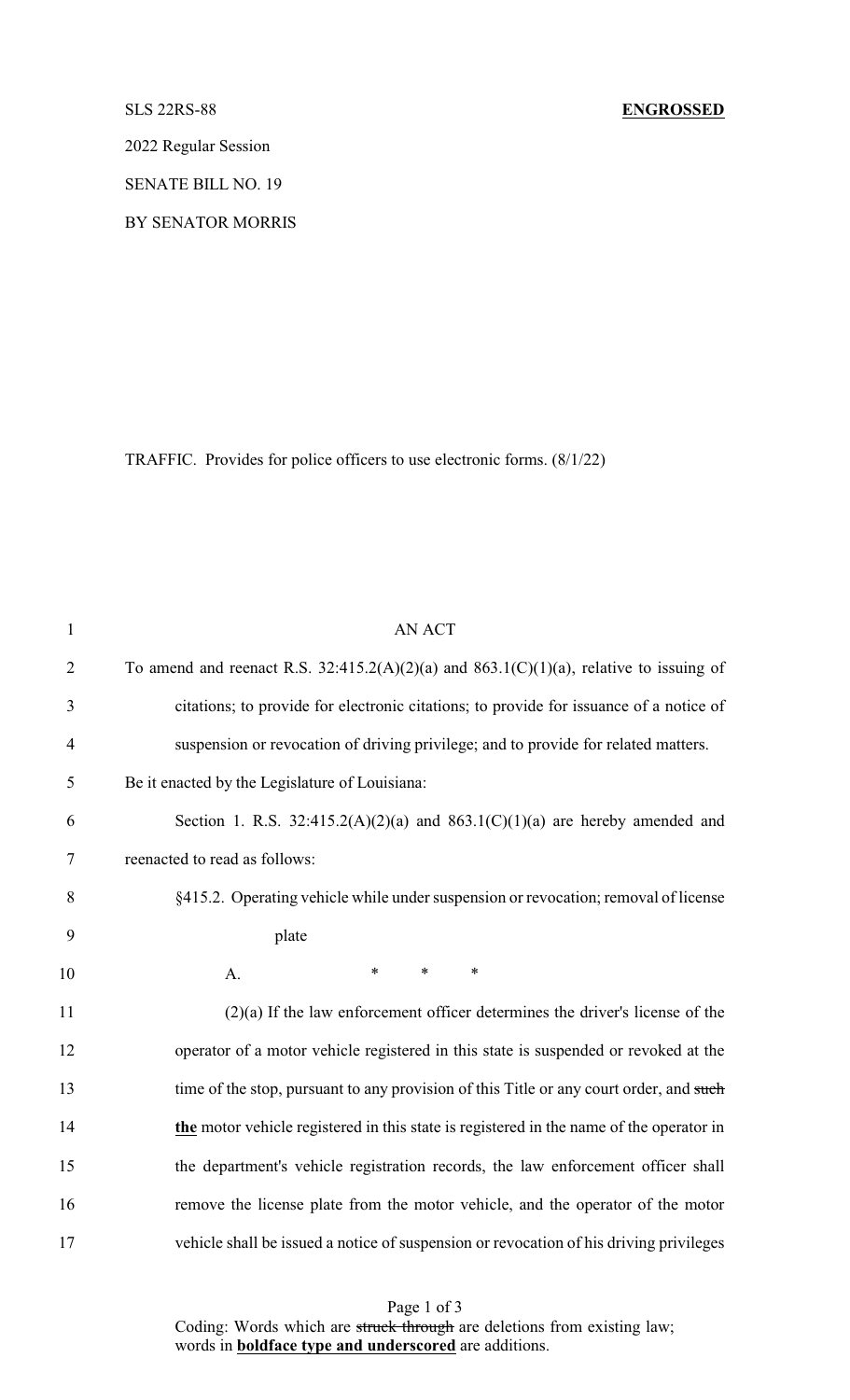| $\mathbf{1}$   | on a form to be promulgated by the department physical form or a similar                |
|----------------|-----------------------------------------------------------------------------------------|
| $\overline{c}$ | electronic form that is provided by the department.                                     |
| 3              | $\ast$<br>*<br>*                                                                        |
| $\overline{4}$ | §863.1. Evidence of compulsory motor vehicle liability security contained in            |
| 5              | vehicle; enforcement; penalty; fees                                                     |
| 6              | $\ast$<br>$\ast$<br>$\ast$                                                              |
| 7              | $C(1)(a)$ If the operator of a motor vehicle is unable to show compliance with          |
| 8              | the provisions of this Part by displaying the required document when requested to       |
| 9              | do so, the motor vehicle shall be impounded and the operator shall be issued a notice   |
| 10             | of noncompliance with the provisions of this Part on a form to be physical or           |
| 11             | electronic form provided by the department. Notwithstanding the provisions of R.S.      |
| 12             | $32:852(E)$ , such the notice may be sent by first class mail. A copy of the notice of  |
| 13             | noncompliance shall be provided to the towing or storage company and a copy shall       |
| 14             | be forwarded to the office of motor vehicles within three calendar days after the       |
| 15             | notice of noncompliance was served. The notice of noncompliance shall serve as          |
| 16             | notice of administrative hearings rights. In addition, the law enforcement officer      |
| 17             | shall remove the license plate from the vehicle if the vehicle is registered in         |
| 18             | Louisiana. The law enforcement officer shall deliver the vehicle license plate to the   |
| 19             | chief of the agency which employs the officer, or to a person in that agency            |
| 20             | designated to receive such confiscated license plates. In those cases in which a        |
| 21             | motor vehicle is not impounded, a copy of the notice of noncompliance shall be          |
| 22             | attached to the vehicle license plate and both shall be delivered to the nearest office |
| 23             | of motor vehicles within three calendar days after the notice of noncompliance was      |
| 24             | served.                                                                                 |
| 25             | ∗<br>∗<br>∗                                                                             |